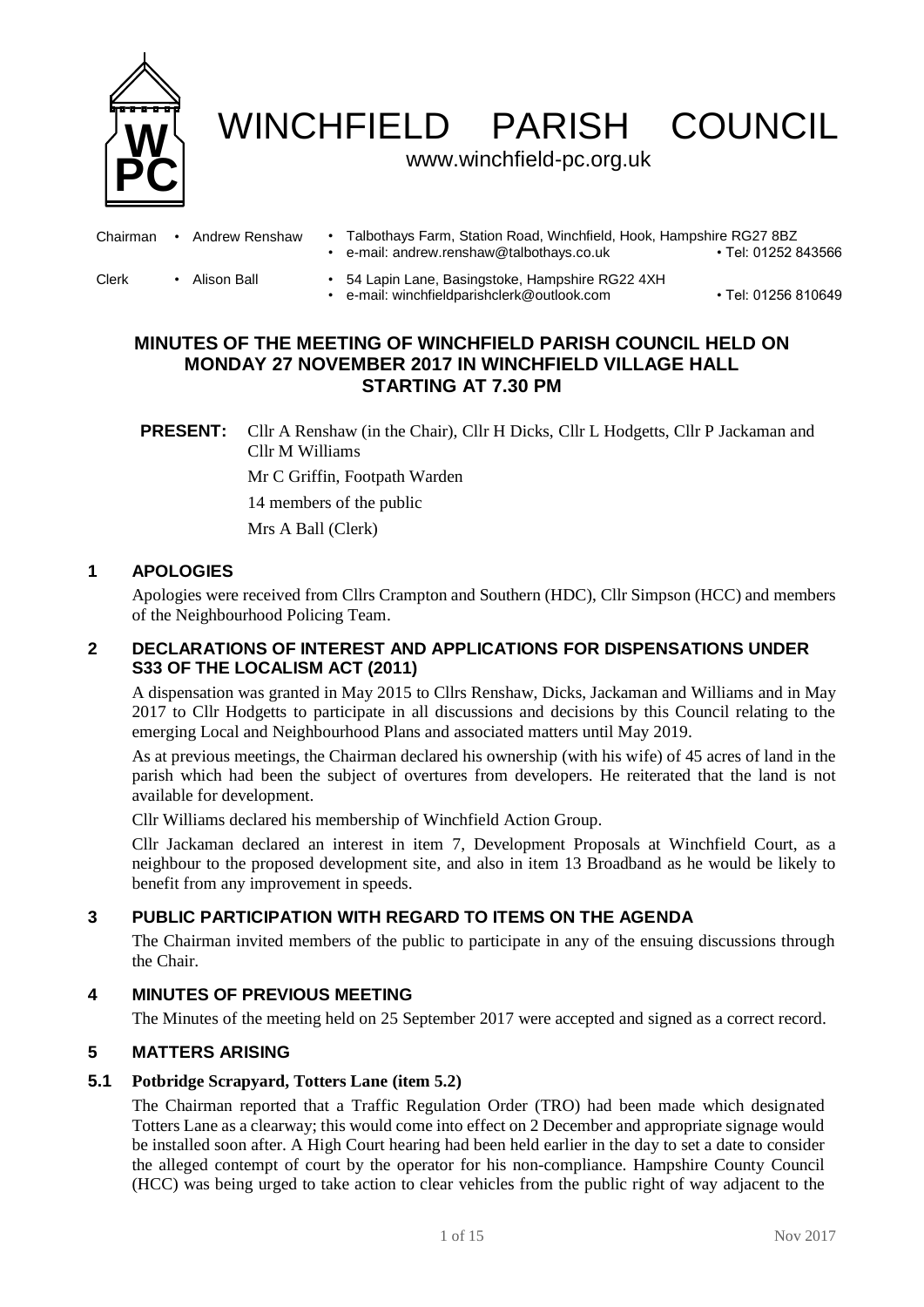site. Natural England was also being pressed to take action over the vehicles in the field opposite the scrapyard (in Odiham parish) that is part of a Site of Special Scientific Interest.

### **5.2 Hart Local Plan (item 8)**

Cllr Williams reported that the Parish Council did submit a response to the Government consultation on the proposed new methodology for assessing the number of new houses that would need to be provided by councils.

### **5.3 Fly Tipping (item 11)**

Cllr Jackaman advised that he and Cllr Dicks had met with Cllr Oliver from HDC and Adam Green, Ecology and Countryside Manager at HDC, to discuss the problems with fly tipping in the new entrance in Pale Lane to Edenbrook Country Park and details of the future arrangements. He felt it had been a constructive meeting; the Hart representatives would monitor the situation once the country park is adopted in 2018 and the clearance of fly tipping will become Hart's responsibility.

#### **5.4 Trees – damage to trees and opportunities for new trees (item 12)**

Cllr Williams had sought professional advice on the copper beech tree at The Hurst which had been cut back and he had been told it should recover.

### **5.5 Beauclerk Green (item 13)**

The Chairman had been advised by Nicola Capon that the board of Bewley Homes had approved works necessary for the estate road to be adopted and a meeting was due to be held on 12 December to agree the work with contractors which should start 'imminently'.

#### **5.6 Any other business (item 20)**

It was confirmed that the new post box at The Hurst had been installed.

### **6 COMMUNITY SAFETY**

Cllr Dicks reported that there had been some unusual incidents at St Mary's Church involving the removal of real and silk flowers from graves which had then been dumped on benches or in dustbins. There had also been a sighting of someone behaving strangely in the churchyard. The incidents had been reported to the Police and it was asked that if anyone saw anything odd to report it to the Police. A member of the public advised that a man had also been spotted acting in a strange manner in the woods leading to the canal.

## **7 DEVELOPMENT PROPOSALS AT WINCHFIELD COURT**

The Parish Council had been consulted on two planning applications for development on land north of Winchfield Court. These applications were as described by Steven Brown of planning consultants Woolf Bond at the last meeting with one being for 17 dwellings and the other for 10 dwellings.

Cllr Jackaman advised that he had been working on a response to the applications on behalf of Winchfield Court residents which he had circulated to councillors prior to the meeting for information.

The Chairman advised that there appeared to be two key issues: a) whether it was a brownfield site and b) if some of Hart's rural policies could be deemed out of date and the effect this could have.

Cllr Jackaman advised that if it was considered that Hart's rural policies were out of date you would then turn to the Neighbourhood Plan which expressly supported these policies. He also stated that the planning officer dealing with the applications had recently carried out a site visit and gave her view that it was not all 'previously developed land' which was a change to the original opinion.

There was a lengthy discussion and the following points were among those expressed by councillors and members of the public:

- The planning officer had found it difficult to explain why the morgue was a heritage asset but the pump house was a brownfield asset;
- There was no evidence of any development on the area of land where the majority of houses were proposed for at least 100 years;
- The site was outside the settlement boundary, as confirmed by a planning inspector in 1999;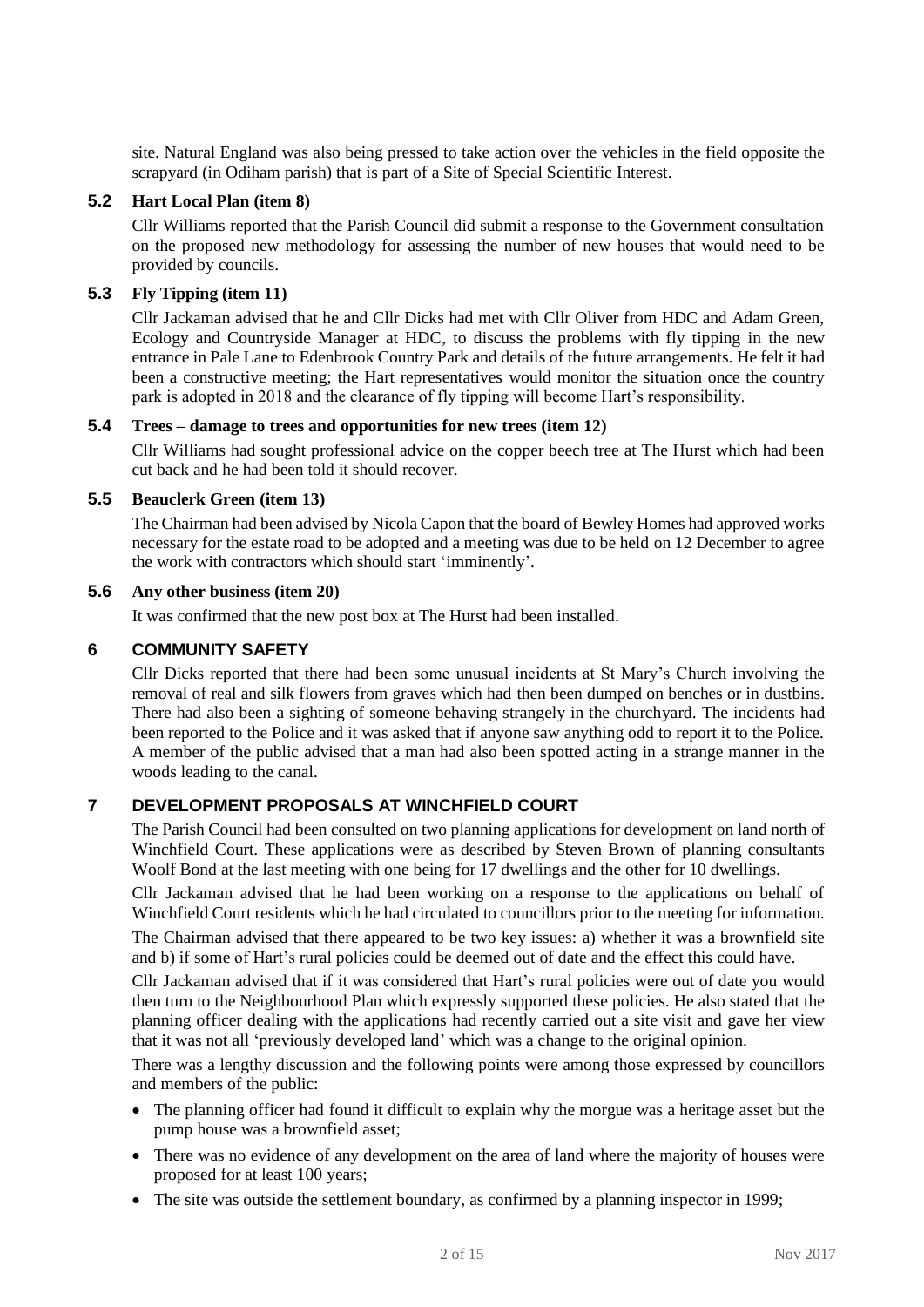- A majority of Winchfield Court residents had expressed a desire to object to the planning applications;
- The Neighbourhood Plan had recognised a need for new housing in the village but it had expressly stated that this should be on sites of seven or fewer houses and on sustainable sites, which this was not;
- Affordable housing was a key issue in the village;
- The developer had not demonstrated a need for affordable housing in the village;
- If these applications were supported in contradiction of the Neighbourhood Plan, it may undermine the Plan, allowing future unsuitable development;
- The Neighbourhood Plan included a statement that it was recognised that the village would need to take a share of new housing but no figure had been put on the number of houses on the advice of the Plan's examiner;
- The proposals were in breach of many detailed policies in the Neighbourhood Plan including those relating to parking, the impact on Pale Lane and on the view (landscape).

The general feeling of the councillors was that they supported the development of brownfield sites but it was apparent that this site was not considered to be brownfield. The development also conflicted with policies in the Neighbourhood Plan and the Parish Council wholeheartedly supported the Neighbourhood Plan.

It was agreed that Cllr Williams draft a response to the applications objecting to the proposals, setting out the policies in the Neighbourhood Plan that were not being conformed to and drawing attention to the evidence that the site was not brownfield. This would be circulated to all members for approval prior to submission.

(NOTE: Cllr Jackaman declared an interest in this item and remained in the room during its consideration but took no part in any decision.)

## **8 WINCHFIELD GARDEN COMMUNITY: 2,000 HOUSES**

The Parish Council had been consulted on a planning application for an Environmental Impact Assessment (EIA) Screening Opinion under the 2011 EIA Regulations for a new settlement of up to 2,000 dwellings, a new secondary school, up to two primary schools, a children's nursery, two local/neighbourhood centres, up to four hectares of employment land, on-site areas of SANG and other related facilities, services and open space. The Parish Council had consulted with JB Planning Associates on this and they had indicated that an EIA was needed and had assisted in drafting a response to the application. This could be viewed on the HDC website alongside a detailed response from HDC officers regarding drainage at the site. There was no evidence to suggest that this had been submitted because a full planning application was imminent.

## **9 HART LOCAL PLAN**

The Chairman advised that HDC had set three meetings for the new year to consider the Local Plan that would be submitted to the Inspector. The Overview and Scrutiny Committee was due to meet on 2 January 2018, the Cabinet on 3 January and full Council on 4 January. The Chairman was not aware of any changes to the previously published draft Plan and it was his understanding that the new settlement at Murrell Green was still the preferred option.

The Government consultation on a new standardised methodology for working out the housing numbers each council would have to provide had ended on 9 November. If these proposals went ahead HDC would have less housing to allocate but there were some concerns at HDC that the councils that were required to allocate more homes would push back. The difference in Hart would be a reduction from over 10,000 homes to between 6,000 and 8,000 homes, which could mean a new settlement would not be necessary.

It was anticipated that more would be known about the Local Plan on 19 December when the papers for the meetings at HDC in the new year would be published. Cllr Williams advised that it had been reported that should the priority for Murrell Green be changed, the developer would apply for judicial review of the decision.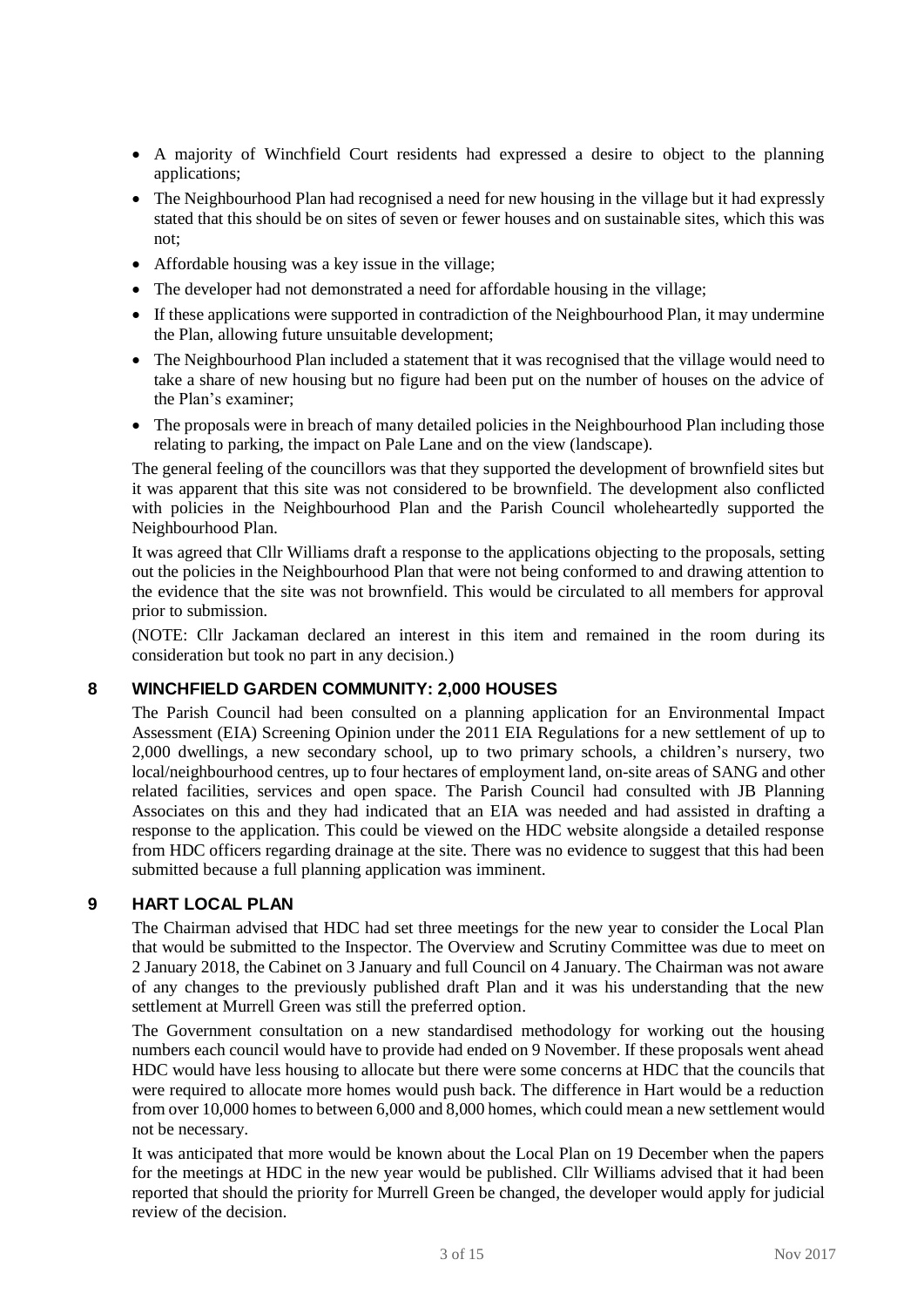It was agreed to allocate up to £10,000 from the Planning Counsel Fund for any work needed as a result of details becoming available relating to the Local Plan prior to the next Parish Council meeting in January.

### **10 SOUTH WESTERN RAILWAY TIMETABLE CONSULTATION**

South Western Railway were consulting on major changes to train services in the December 2018 timetable. The consultation had opened on 29 September and would close on 22 December. During this consultation period changes had been made to the proposals that some may not be aware of.

The Chairman asked the meeting if they felt a response was needed from the Parish Council. It was agreed that a response be submitted highlighting the Parish Council's concerns about any reduction in services at Winchfield.

## **11 SOLAR FARMS COMMUNITY BENEFIT PAYMENTS**

The Chairman thanked Cllr Williams and Chris Griffin for the excellent work they had been doing to replace the gates on a number of footpaths.

Cllr Williams reported the following:

- four new gates had been fitted: one on footpath 6, two on footpath 7 and one on footpath 8;
- footpath 14/Hook 1 had suffered really badly with flooding and the tenant, Paul Buckland, had filled it in and covered it with wood chips without any cost to the Parish Council. This footpath was now in a very good condition and Cllr Williams thanked Mr Buckland for his work on this;
- attempts had been made to contact the landowners of footpath 3 but as yet there had been no response.

Cllr Williams reported that the installation of the new gates would not have been possible without the help of the HCC Ranger and the support of the Ramblers. Volunteers from North East Hants Ramblers Group had helped fit all the new gates and Cllr Williams asked that a donation be made to the group to thank them. It was agreed to make a donation of £200 from the Community Benefit Fund to the North East Hants Ramblers Group in thanks for their assistance in fitting the new gates.

It was noted that footpath 4, off Pale Lane, across Hungerford Farm, had been fine over the summer but was now impassable as it was so waterlogged. This footpath linked Pale Lane to Pilcot Farm near to the Queens Head in Dogmersfield. Cllr Williams had met with the agent for the land to discuss improvements, and the agent had agreed to the work being done provided it was carried out by Ben Robinson as he was responsible for all such work on the farm. Mr Robinson had quoted for laying a footpath from Pale Lane to the midfield gate to remedy flooding issues and to install two kissing gates and one self-closing gate, the purchase of the gates to be done directly by the Parish Council.

It was agreed to allocate up to £6,000 from the Community Benefit Fund to allow improvement works to footpath 4 to be carried out.

At the last meeting a member of the public had asked that consideration be given to signage of the footpaths and the availability of information on where they went to and the distances involved. A quote had been sought and received from Oak Designs for creating signpost information leaflets and to create a village information board. There were two options for the latter: the first would be a cheaper option and would use real pictures of key sites, e.g. the church and the canal, and the second, which would be significantly more expensive, would involve the use of an illustrator to create the pictures. This would require further consideration as locations had not been identified and the boards would need to be protected from the elements. It was proposed that the group considering the locations for the new weathervane be asked to make some suggestions. A discussion took place regarding the placement of maps on way posts and it was agreed that there were many issues with this including how to protect them from getting wet, how to stop them being dropped and how to stop any receptacle being filled with litter. A member of the public advised that his daughter had suggested using QR codes. This would avoid some of the problems associated with paper leaflets but it was suggested that the website would need upgrading to make this possible. Paper leaflets could still be available to download from the website or in the pubs and station. It was agreed to allocate up to  $£1,600$  from the Community Benefit Fund for creating better signage and guidance on the footpaths.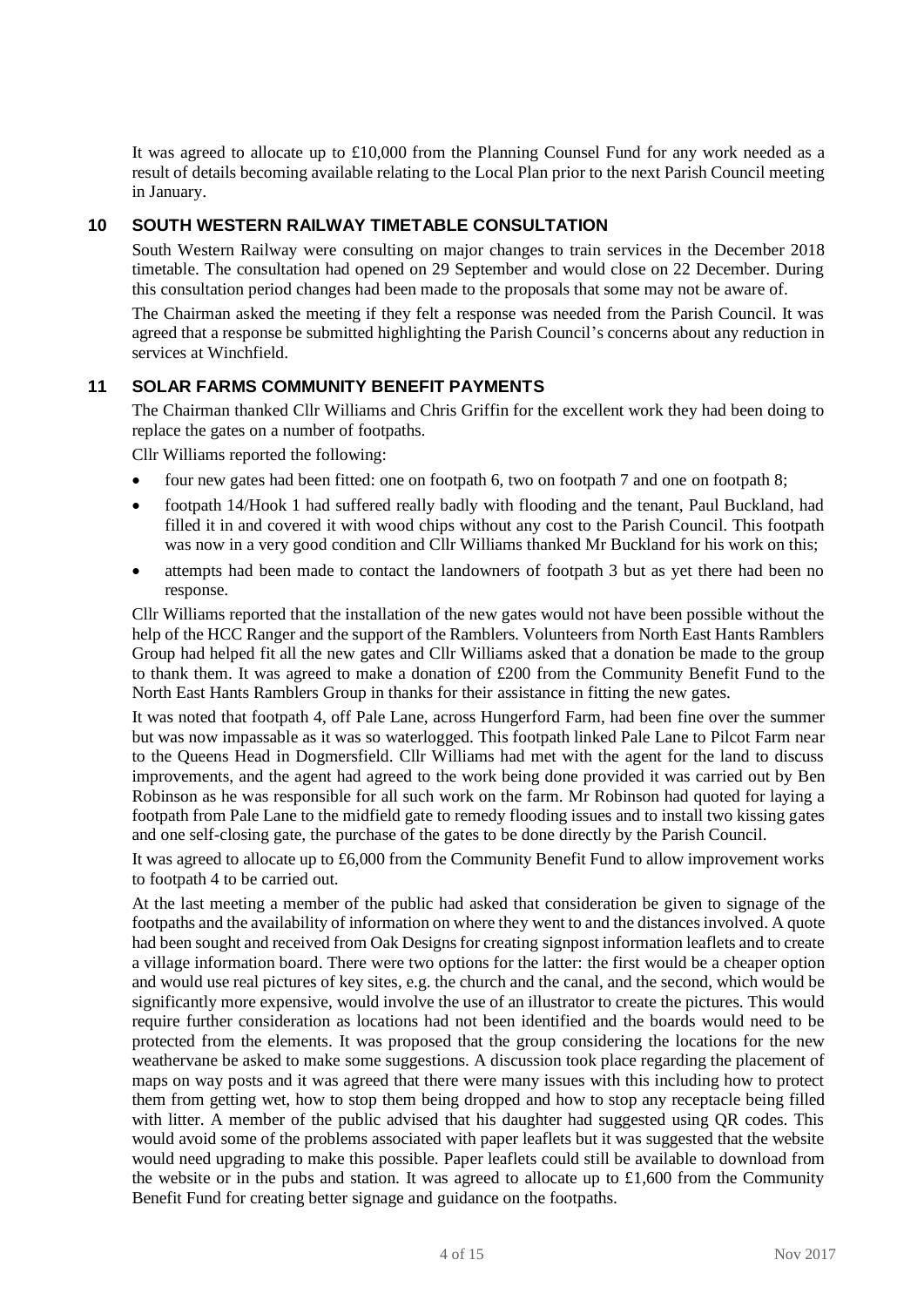Chris Griffin advised that the Hook 1 footpath ran through the centre of the proposed Murrell Green site but it would be kept as rural as possible.

The Chairman thanked Cllr Williams and Mr Griffin for all their hard work on improving the footpaths.

#### **12 FOOTPATHS REPORT**

This was discussed under the previous item.

#### **13 BROADBAND**

Cllr Jackaman advised that he had been on holiday and then fully occupied with the Winchfield Court planning application and was not up to speed on the broadband project; Barrie England, who had been taking the project forward, had kindly agreed to update the meeting on progress to date. Mr England was in the public gallery and reported that support had been sought under the Community Match Funding Scheme which would mean that HCC would pay half of any costs involved. BT had quoted £21,000 to bring fibre cables to Winchfield Court and the two detached houses nearby, Hungerford House and Madison House. Work was being carried out on how to raise the other half of the money and residents were being asked whether they would be prepared to pay a contribution. In response to a question about which green box they would connect to, Mr England stated that he had been led to believe by a BT engineer that this may not be the way they would be connected.

A discussion took place regarding the rest of the village and whether they could be included at this stage. Mr England and other residents of Winchfield Court were keen to continue with the progress they had already made and did not think there would be any cost benefits by including more properties. He also expressed how difficult it had been to reach this stage and he did not want to take on any further work personally. Cllr Jackaman reminded the meeting that he had previously reported that BT had advised that it would only consider looking at such projects in bite-sized pieces but he would be happy to provide a guide on the process for others to follow.

A member of the public living close to Winchfield Court but not part of the ongoing project asked if the Parish Council could take this forward on behalf of the whole village. There followed a discussion about what assistance was available and the best way to get fibre broadband to rural areas.

Cllr Williams agreed to meet with two members of the public who had expressed an interest and knowledge of the subject to discuss a way forward for the benefit of a majority of residents. An update would be given at the next meeting.

### **14 WINCHFIELD WEATHERVANE**

Following on from the identification of the preferred location for the new weathervane as The Hurst triangle, Kerry Wedlock said she had approached a contractor about installation. A quote had been submitted and this was above budget and included a recommendation that an engineer be consulted on the foundations needed which would incur additional cost. As this location was cost prohibitive, alternatives had been considered and progress was being made with arrangements to locate the weathervane on the Village Hall roof in consultation with the Village Hall Management Committee. The design of the weathervane had almost been finalised and would be circulated as soon as possible.

## **15 PLANNING APPLICATIONS**

#### **15.1 Applications received since the last meeting**

The following applications had been considered and responses made since the last meeting:

**17/02291/HOU Old Barley Mow Farm House, Sprats Hatch Lane** *Two storey side extension, First floor extension to garage, New detached double garage, roof alterations, replacement windows and painting the existing brickwork.* Response submitted:

"Winchfield Parish Council notes the changes made by the applicant in this submission which include the removal of a proposed new garage and changes to the elevation of the existing garage. We accept the applicant's need to modernise and upgrade the property but continue to bring to the attention of the Planning Officer the following issues in arriving at a determination of the application.

The Basingstoke Canal Conservation Area: Character Appraisal and Management Proposals were approved at HDC Cabinet meeting on 3rd December 2009. See link: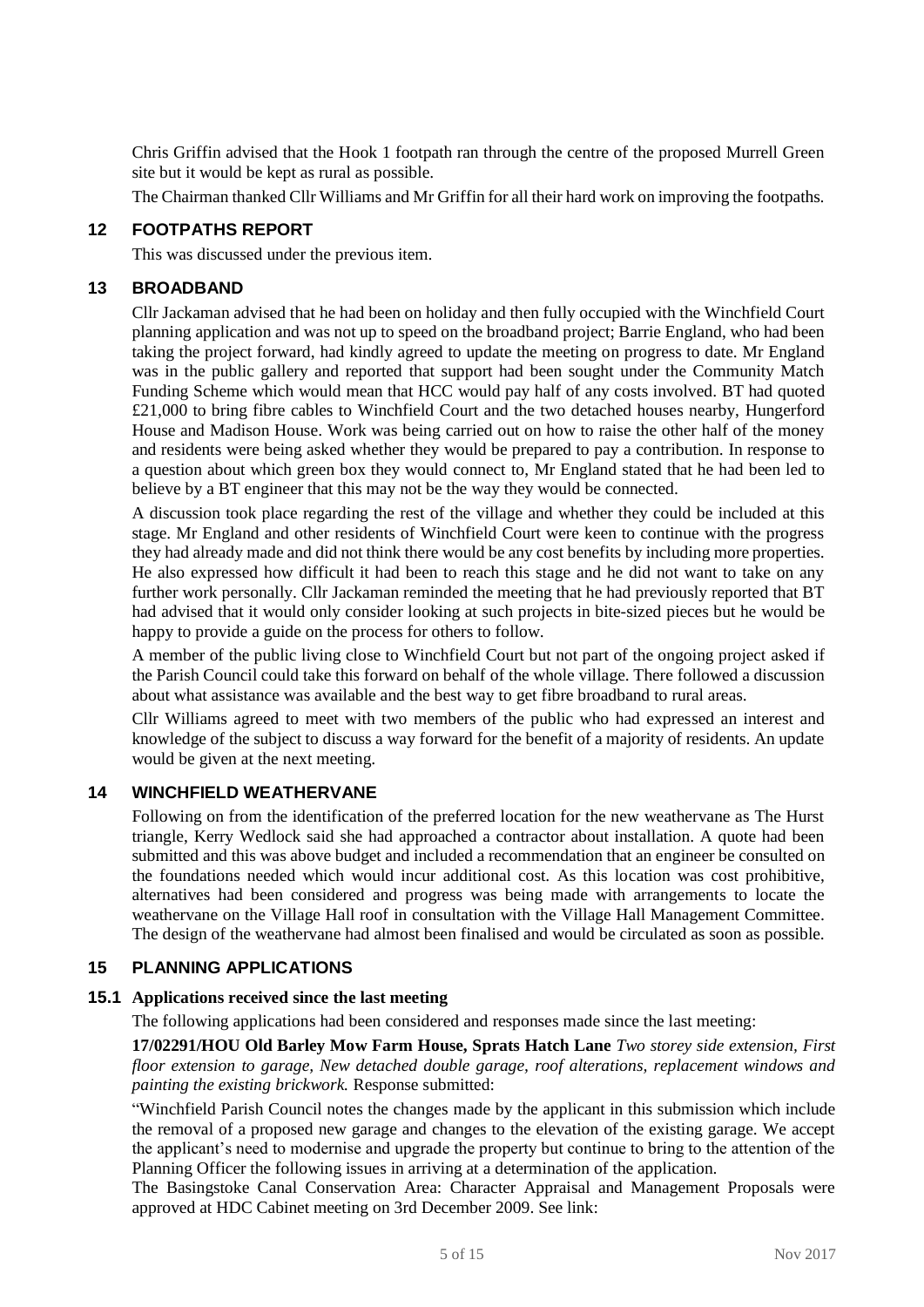https://www.hart.gov.uk/sites/default/files/2 Businesses/Planning for businesses/Conservation and 1 isted\_buildings/Bas%20Canal%20appraisal%20and%20character.pdf.

This document makes several references to Old Barley Mow Farmhouse and its importance as a key view on the canal. It also describes how the property forms part of the historic settlement of the area around Winchfield Hurst and makes a positive contribution to the character and appearance of the conservation area. The current property is illustrated in the adopted Winchfield Neighbourhood Development Plan, page 37 photograph number 8 and also on page 15 of the associated Evidence Base document to the Plan. The location of the property is at one of the main public access points to the canal with its own car park and mooring facility directly opposite the property.

The revised Design and Access Statement submitted by the applicant states in section 9: "The extensions and existing property will be clad in natural timber and the brickwork will be repainted in a heritage grey ensuring the property mellows into its surroundings." In Section 12 it states – "The proposed extension will be in contrast with the amenity buildings using traditional materials to create a modern theme rather than introduce a pastiche attempt to copy the original style". Indeed the proposed East elevation as shown in Section 5 is predominantly all glass and in total contrast with the character of the existing building. In Section 13 the applicant states in conclusion: "The location of the existing property combined with the scale and design of the extensions means that any impact on the surroundings and the amenities of the neighbouring properties is insignificant. … The proposed development does not have an adverse impact on the privacy and amenities of the locality by reason of form, scale, height, outlook, noise or light intrusion or activity levels, including vehicular or pedestrian movement".

This revised proposal therefore continues to be a significant change from the current character of the building as seen in the referenced photographs. We are unable to agree with the conclusions in Section 13. The question that needs to be answered is whether this proposed change of character to the building is in keeping with Policy CON 10. Will the scale and design of the modernised property be contrary to the rules governing the canal conservation area? Policy CON10 states "… development which would adversely affect the landscape, architectural or ecological character, setting or enjoyment of the Basingstoke Canal or which would result in the loss of important views in the vicinity of the canal will not be permitted". Additionally, the Winchfield Neighbourhood Development Plan, Policy B1, reinforces CON10 and the opinion we have expressed. It says 'Development should not result in a loss of, or harm to, the significant views from the canal as identified on the map within this policy.

The Arborical Impact Assessment report (July 2017) and the accompanying Tree Survey (March 2017) contain conflicting information. The former says the main feature is trees along the canal bank … and these trees are to be retained. The tree survey and accompanying map confirms the Willow Tree is to be retained (and refers to historic crown removals etc.) and refers to most of the other canal side trees and three fruit trees as 'removed'. A site visit by the PC shows that two trees have been cut off at the base and two, or three, have been cut off about two metres from the base and this appears to have been carried out very recently, a dead tree has been left standing. This activity may have been at the request of the Applicant. Given that Hart's Tree Officer signed off the assessment as satisfactory and the recent actions by the appellant we recommend a further site visit by the HDC Tree Officer pre determination."

**17/02471/HOU April Wood, Odiham Road** *Replace existing balcony and build new balcony. Erection of a rear conservatory.* No comments.

**17/02175/HOU Plane Tree Barn, Taplins Farm Lane** *Removal of existing flue and replacement with flue that meets building regulations.* No comments.

**17/02175/LBC Plane Tree Barn, Taplins Farm Lane** *Removal of existing flue and replacement with flue that meets building regulations.* No comments.

**17/02566/HOU Oak Tree Cottage, The Hurst** *Ground floor rear extension.* No comments.

**17/02592/EIA Winchfield Garden Community** *Request for an Environmental Impact Assessment Screening Opinion under the 2011 EIA Regulations - Winchfield Garden Community. New settlement comprising up to 2,000 dwellings, new secondary school, up to two primary schools, children's nursery, two local/neighbourhood centres, up to 4 hectares of employment land, on-site areas of SANG and other related facilities, services and open space.* Response submitted:

"Winchfield Parish Council considers the proposed development to be a Schedule 2 project, falling within category 10(b) 'Urban Development Projects', as set out in the Town and Country Planning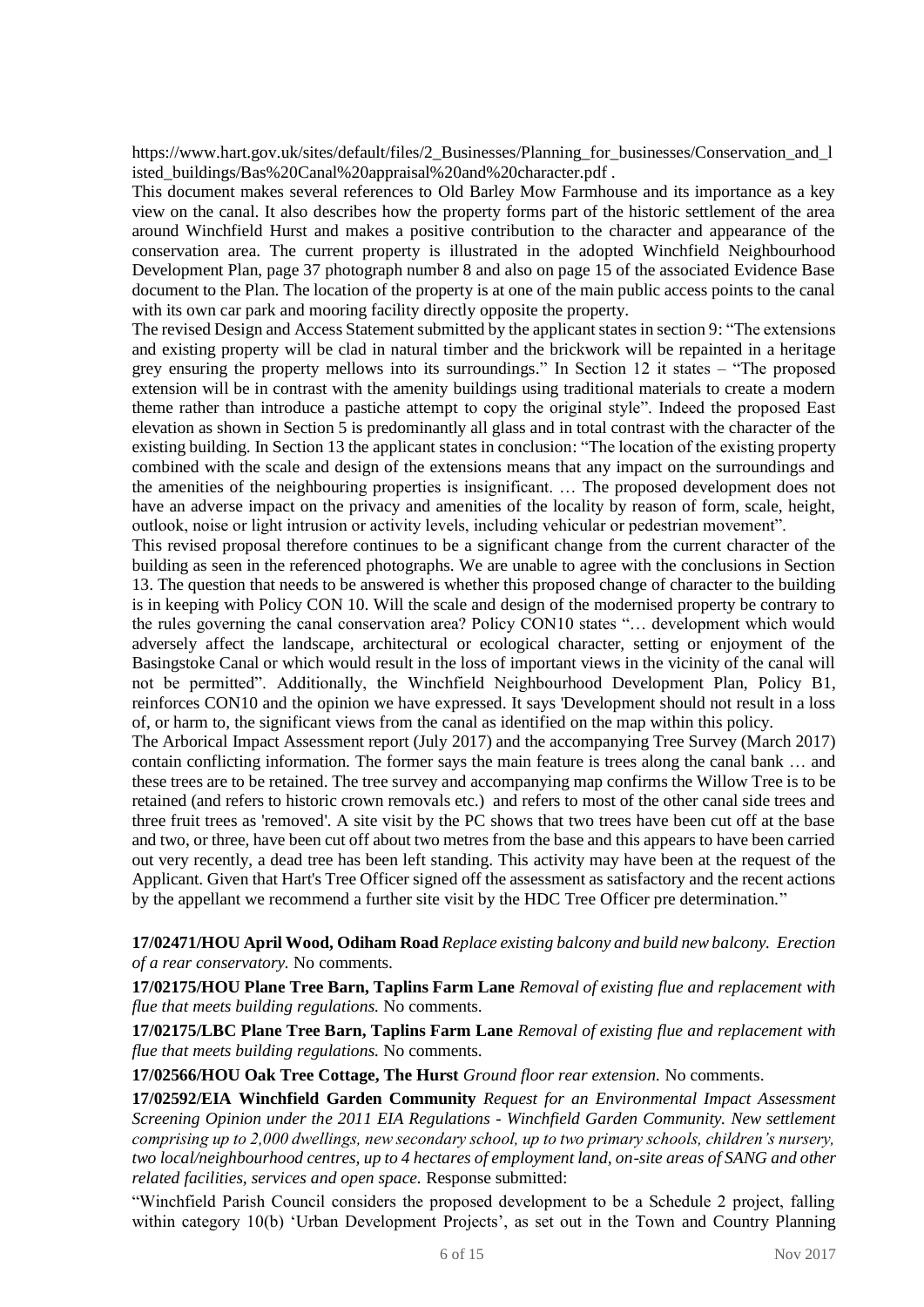(Environmental impact Assessment) Regulations 2017. The proposed development is of a substantial scale, and would clearly exceed the indicative criteria and thresholds provided by the Planning Practice Guidance (PPG) which are there to assist in determining whether significant effects are likely.

With respect to the selection criteria in Schedule 3 of the 2017 Regulations, Winchfield Parish Council makes the following observations:

Characteristics of the Development

The proposed development will result in the loss of a substantial area of agricultural land, potentially including the best and most versatile soils. It is also within a mineral safeguarding area, and therefore has the potential to sterilise a finite resource of sharp sand and gravel.

The proposed development will generate pollution and nuisance in a rural area; with noise and air emissions associated with plant and vehicles during the construction phases, and from vehicles during the operation phase of the development. Furthermore, Winchfield is currently an area of 'dark sky'; the absence of street lighting is an important asset to the rural character and feel of the Parish. The proposed development would inevitably result in substantial increase in light pollution above this base level.

There are sensitive water resources in the immediate vicinity of the proposed development that would be affected, notably the Basingstoke Canal SSSI. The area is also susceptible to groundwater flooding and surface water flooding, which leads to potential "in combination" effects, that could be exacerbated by the development.

Location of the Development

The proposed development would fundamentally transform a rural area. Most of the site could reasonably be characterised as attractive rolling countryside, or open in nature, and development of the scale proposed will cause considerable harm to landscape character. A comprehensive Landscape and Visual Impact Assessment will be required to ensure that the very harmful effects of the development are considered and mitigated thoroughly.

The environment of Winchfield does not have the capacity to absorb a development of the scale proposed. There are a number of significant nature conservation features and designations either adjacent or in close proximity to the site. These include the Basingstoke Canal SSSI, and the Odiham Common with Bagwell Green and Shaw SSSI. Winchfield is also within the 5km zone of influence of the Thames Heath Special Protection Area (SPA). Areas of ancient woodland are also present.

Winchfield is a Domesday village and one of the best preserved Norman settlements in Hampshire. It has significant heritage interest, including a variety of Listed Buildings and other assets such as the Basingstoke Canal Conservation Area; Dogmersfield Park (Historic Park and Garden); Winchfield House (Grade II\*) and its extensive grounds; St Mary's Winchfield, a Listed Norman Church (Grade I) as well as a further eleven Grade 2 buildings. The impact on the setting of the heritage assets must be fully taken into account.

Types and Characteristics of the potential impact

The proposed development would lead to permanent and irreversible change on a vast scale well beyond the boundaries of the proposed site. The impacts would extend well beyond the site boundary, with vehicular movements in particular causing significant effects to the local, rural road network. Notably, traffic generated by the development is like to affect Odiham SSSI as residents travel along Odiham Road to access Junction 5 of the M3. Any mitigation measures proposed to increase the capacity of local roads will harm their rural character.

The impacts associated with the transformation of a tranquil rural area to an urban centre will inevitably be intense and complex.

In view of the above considerations, it is clear to Winchfield Parish Council that the proposed development is likely to give rise to significant effects on the environment. An EIA should therefore be required.

The Parish Council trusts that Hart District Council will reach the same view, and should an EIA Scoping Request subsequently be submitted, the Parish Council requests that it is consulted at this time."

**16/03129/OUT Pale Lane Farm, Pale Lane** *Outline application for the development of up to 700 residential dwellings, site for primary school and local centre, together with associated vehicular, pedestrian and cycle access, drainage, landscape works and provision of general open space.* 

*Full details for the provision of Suitable Alternative Natural Greenspace and means of access. (Transport Assessment Addendum received 6th November 2017).* Response submitted: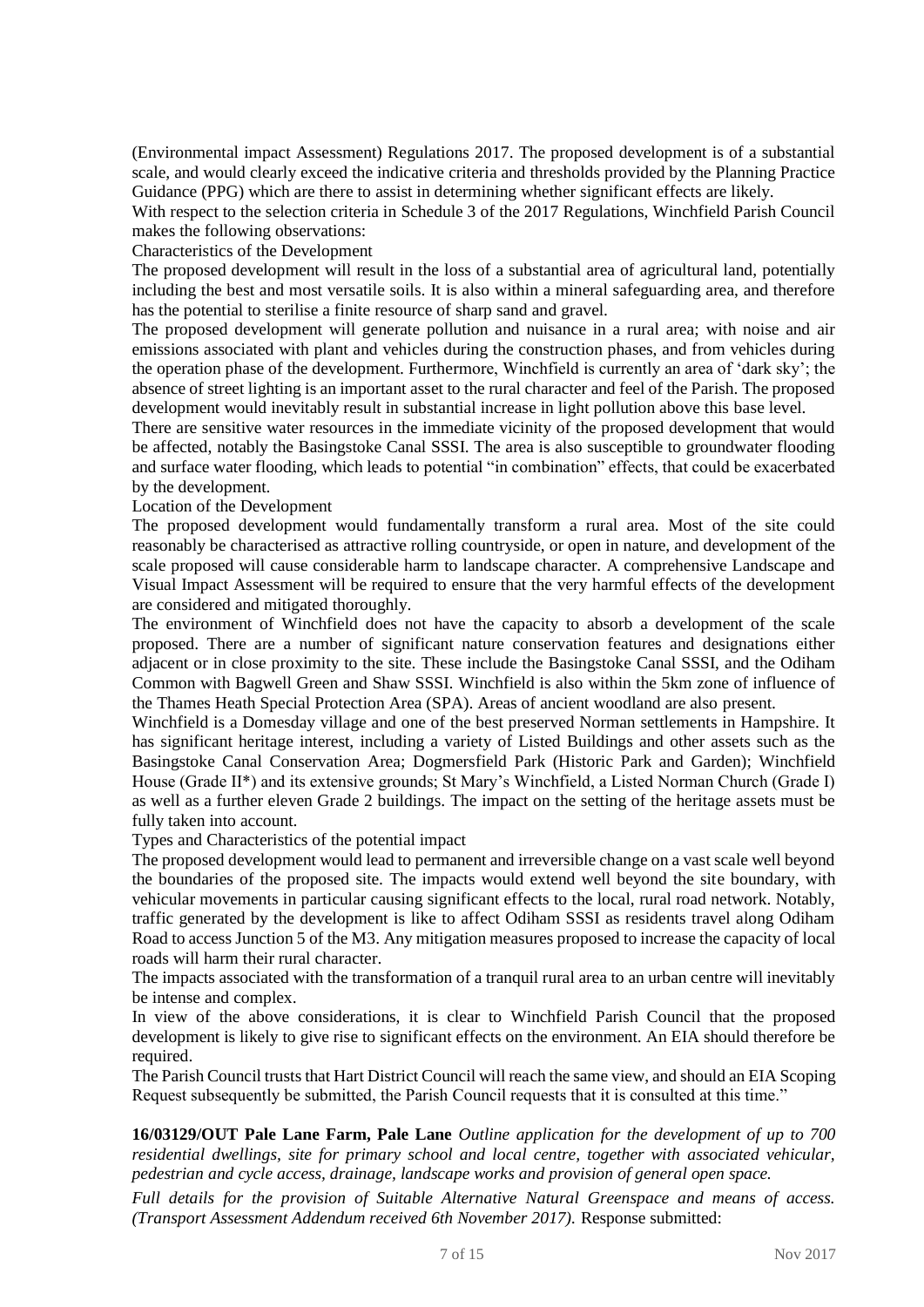"Executive Summary

Winchfield Parish Council (WPC) commented on the original Wates traffic assessment, Appendix J to the planning application, and submitted to Hart District Council (HDC) on 11 November 2016. Our review of the Transport Assessment Addendum (TAA) dated 6 November 2017 leads the Parish Council to conclude that our original comments have not been addressed and therefore still apply.

Winchfield Parish Council contends that the proposed development by Wates at Elvetham Chase should be rejected. It fails to satisfy the condition of para 32 of the NPPF and Adopted Hart District Local Plan 2009 (saved policies) GEN1 and the adopted Winchfield Neighbourhood Plan. In addition, Wates have not considered relevant Rural Road Standards; traffic flows on Pale Lane have not been assessed realistically and the Rural Road Impact assessment is both incomplete and misleading. No consideration has been made for cyclists and equestrians and the lack of any parking facilities at Winchfield Station after mid-morning is simply dismissed. The Wates report does not take into account the proposed development at the Netherhouse Copse site. This 423 home site will have major ramifications for both Fleet and Winchfield stations and for the road networks either end of Hitches Lane.

Our conclusions remain unchanged and Winchfield Parish Council is adamant that this application should be rejected.

The proposal will give rise to traffic flows on the surrounding road network, which would cause material detriment to the amenities of nearby properties and settlements or to highway safety; will create the need for highway improvements which would be detrimental to the character and setting of roads within the conservation areas or rural lanes in the District; and will lead to problems further afield by causing heavy traffic to pass through residential areas or settlements, or use unsuitable roads.

Our detailed comments on the original Wates Traffic Assessment and the TAA follow below. Key policies

Winchfield Parish Council submitted the following comments on 11 November 16

National Policy and Guidance.

Paragraph 32 of the NPPF identifies that decisions on development proposals should take account of whether safe and suitable access to the site can be achieved for all people. Transport Assessments and Statements can be used to establish whether the residual transport impacts of a proposed development are likely to be "severe", which may be a reason for refusal, in accordance with the National Planning Policy Framework. (ID42 – 005)

Hart District Policy and Guidance

Adopted Hart District Local Plan 2009 (saved policies) GEN1, HDC identify those proposals for development which accord with this plan will be permitted where they:

"Do not give rise to traffic flows on the surrounding road network, which would cause material detriment to the amenities of nearby properties and settlements or to highway safety; do not create the need for highway improvements which would be detrimental to the character and setting of roads within the conservation areas or rural lanes in the District; and do not lead to problems further afield by causing heavy traffic to pass through residential areas or settlements, or use unsuitable roads."

Winchfield Neighbourhood Development Plan

The referendum version of the Winchfield Neighbourhood Development Plan, expected to be adopted by March 2017, specifies in Policy B1:

"Hedgerows, mature trees (individual or copses) and ancient woodland are valued and should be preserved and retained as part of otherwise acceptable new developments"

#### And in Watch Point BW2:

"Existing trees and hedgerows should be retained to maintain the current road widths to minimise the adverse impact of vehicular traffic. Proposals which seek to introduce urban-style footpaths beside existing lanes will be strongly resisted".

Wates contend that the proposed development complies with the NPPF and the HDC Local Plan Policy GEN1 and that the traffic impact of the development will cause no material detriment to the highway network and its safety and that suitable highway improvements can be provided that are not detrimental to the character and setting of roads.

Winchfield Parish Council does not agree with this conclusion as explained below. The Council also notes that no reference has been made by Wates to the Winchfield Neighbourhood Development Plan regarding the impact of all the traffic routes that exit the development to the West.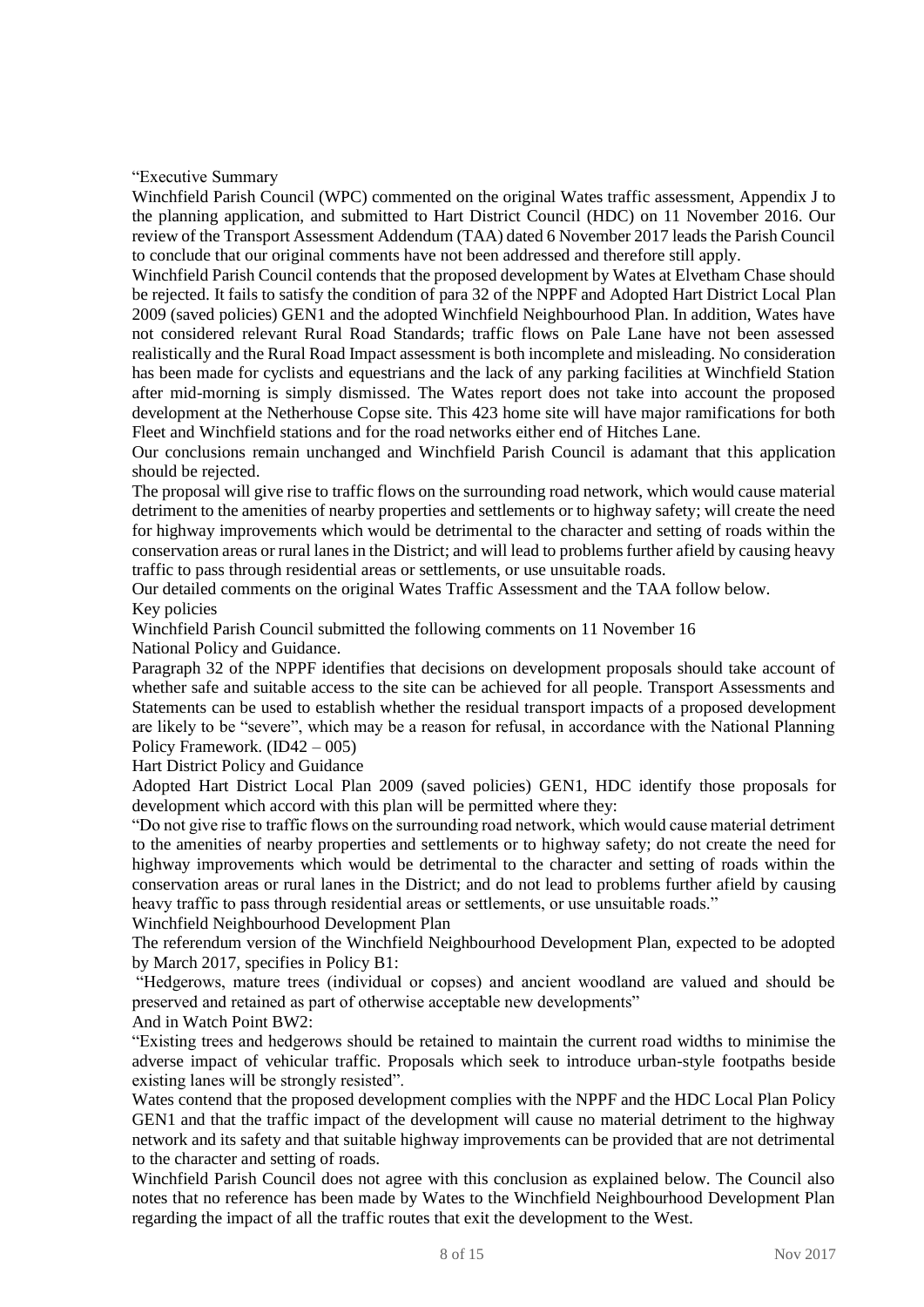The TPA does not address any of the WPC comments presented above and therefore our objection stands.

In addition, HCC Highway Development Planning, in their response dated 9 Mar 17 advised "the applicant must provide 2021 modelling both with/without development traffic". This has not been done; the original 2019 figures have not been amended. This is further evidence that the developer is ignoring difficult consultee comments.

#### Rural Road standards

Winchfield Parish Council submitted the following comments on 11 November 16

Wates quote in Appendix J DfT's Manual for Streets (2007) as the relevant guidance on road width and visibility. Table 3.1 provides the following summary:

"2.75m allows a single vehicle to travel along the carriageway; 4.1m allows two vehicles to pass with care and allows a HGV and a cyclist to pass each other; 4.8m allows two vehicles to pass easily and also allows a vehicle and a HGV to pass with care; 5.5m allows two vehicles along with a vehicle and a HGV to pass each other easily and also allows two HGV's to pass with care".

However, Wates fail to take account of a more recent Design approach statement - Roads HS2-HS2- HW-DAS-000-000002 Revision - P01 Date approved – 17 July 2012. This specifies a more rigorous standard which the Wates Transport Plan fails to achieve:

"Rural road widths are subject to a minimum of 5.5 metres (the minimum for two cars to pass in safety at low speed). This minimum width shall be increased to 6.0 metres for lengths with occasional use by buses or heavy goods vehicles and 6.8 metres for roads where buses or heavy goods vehicles are likely to pass each other on a regular basis. Hard strips shall not be provided on minor two-lane rural roads".

The TA does not address any of the WPC comments presented above and therefore our objection stands. Traffic flows

Winchfield Parish Council submitted the following comments on 11 November 16

Wates' analysis (p.52 of the Traffic Assessment) shows a likely distribution of car journeys. Given the congestion that roads through Fleet will suffer, many of the residents on the new development will inevitably seek alternative routes if heading generally South or West of the site. This could be much greater than proposed by Wates and could be between 20% and 25% of the traffic – using Pale Lane, the Hurst, Station Road, Bagwell Lane, Chatter Alley and Church Lane. These are all single carriageway lanes with single vehicle access only at the railway bridges in Pale Lane and Station Road and the bridge over the River Hart in Pale Lane.

This traffic will add congestion to Winchfield, Dogmersfield, Crookham Village and Church Crookham and the access to M3 J5.

Using Wates' own trip rate assessment of approx. 0.6% per house, 25% of traffic moving south and west would lead to 25% x  $0.6\%$  x 700 = 105 additional vehicle movements per hour at morning and evening peak periods (a near doubling of current rates) in Pale Lane. This would mean one vehicle only at a time passing through the railway bridge (sharing with pedestrians) and across the single track humpback bridge over the River Hart, a mere 100m apart, with opposing traffic queuing to await their turn. This calculation also excludes any traffic generated by commercial vehicles delivering goods to the new development of 700 houses, satisfying an ever increasing growth in e-commerce and on-line orders.

The foregoing therefore throws into doubt the comment in para 6.1.5 of the Technical note -Traffic Assessment of Rural Roads: "Traffic impact of the development on the study area is limited with none of the 4 [rural southern] routes expected to experience any more that 16 additional trips in the busiest hour of the day. This represents a negligible increase equivalent to one vehicle every four minutes." Seen another way, peak hour movements of  $0.6\%$  x 700 houses = 420. Are we to believe that only 16 or 3.8% of cars will turn south-west on Pale Lane rather than join the Fleet to Hartley Wintney road? We cannot agree with Wates that Pale Lane will only experience traffic increases of between 10% and 15%, with an additional vehicle every three minutes expected to route south and two vehicles every three minutes expected to route North on Pale Lane.

In paragraph 8.2 of the TAA two way traffic flows on Pale Lane is stated to increase by 13%, or 16 vehicles per hour. This analysis does not address our original comments. The TAA in paragraph 8.2.3 states that Pale Lane is not a single track road, however it most certainly is, for example on the bridge over the River Hart and several other locations identified in our analysis which follows in the next section.

The developer is adopting the position that it can take full advantage of any spare road capacity with no regard for other sources of additional traffic. Whereas this might be true for transport link roads,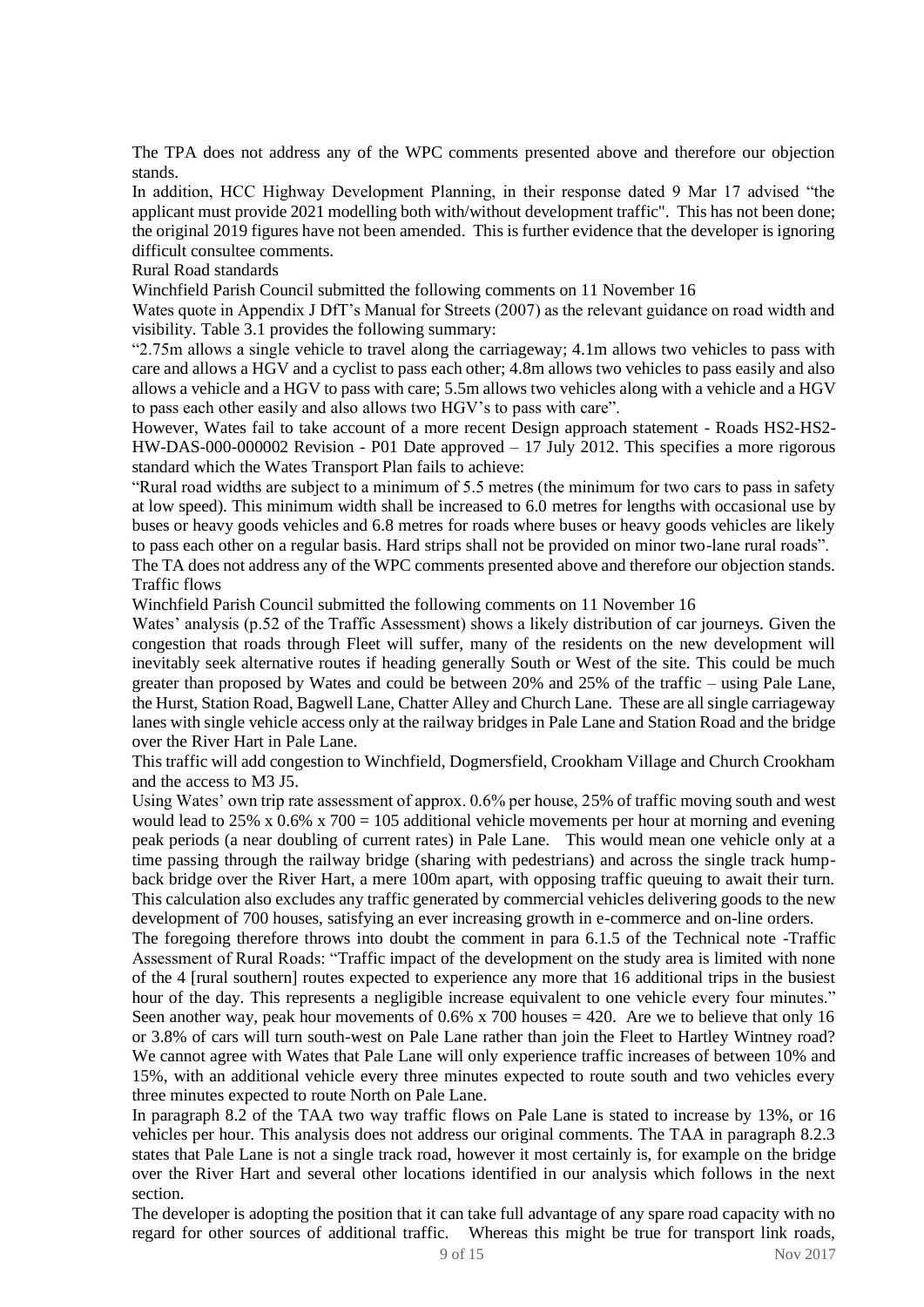saturation of rural lanes results in a continuous stream of relatively slow moving, closely spaced vehicles, which will not only be inappropriate to our rural lanes but also dangerous.

Rural road impact assessment

Winchfield Parish Council submitted the following comments on 11 November 16

In Appendix J Wates identify four commuting routes west of the proposed development, namely: Route 1 – Pale Lane to Winchfield Station via Station Road; Route 1a – Pale Lane to Winchfield Station via Station Road and The Hurst; Route 2 – Pale Lane to A287 via Dogmersfield and Chalky Lane; and Route 3 – Pale Lane to B3016 via Bagwell Lane. The most critical of these routes are Routes 1 and 1a the only feed directly west of the development.

The first choke point heading south along Pale Lane from the development on both Route 1 and 1a will be the rail arch, limited to a 3.43m width carriageway through the bridge to allow for the 2m wide footpath. Immediately after the Arch and on the left, paragraph 4.3.12 states that there will be a link to the car park access to the Edenbrook Country Park - another traffic generator not accounted for in the traffic flows or the consequences of cars exiting the car park into a blind one way flow! Within 100 m traffic is again faced with a 3.1m restriction over the River Hart bridge. No assessment has been made of the potentially severe traffic impact of these concurrent and uncontrolled choke points coupled with the car park access and exit.

In paragraph 4.5.10 Wates accept that Route 1 carriageway after the right turn to the road undesignated but locally accepted to be "Winchfield Hurst" ( Pale Lane continues straight on – an error in the Wates report) the width reduces to around 3.5m in places. "At this location there is only enough width to allow one vehicle to pass at a time. There are however a number of passing bays increasing the carriageway width to 4.5m, and allowing two vehicles to pass" - these passing places are not paved and have become established by traffic taking advantage of entrances to private drives, access to fields or areas of rough ground not potholed or rutted.

In paragraph 4.5.11 Wates confirm that a "bend in the road is present where the speed limit reduces to 30mph. Carriageway widths are 4.1m with forward visibility of around 40m, which is in accordance with the SSD requirement for 30mph traffic speeds". We do not agree that the forward visibility is 40m all through the bend – the final right hand corner going up the incline has no forward visibility.

In paragraph 4.5.12 Wates state that further west, (Pale Lane) or Winchfield Hurst "provides access to some seven residential dwellings and carriageway width reduces to 3.8m. However, this section of Pale Lane is lightly trafficked and passing areas are present which increase the carriageway width to 5.5m, allowing sufficient space for two vehicles to pass each other comfortably". How can this part of the road be less trafficked that the rest of Route 1 and again the so called passing bays are not paved and have become established by traffic taking advantage of entrances to private drives, access to fields or areas of rough ground not potholed or rutted.

In Paragraph 4.5.23 Wates state that on Route 1a, which is the continuation of Pale Lane to the junction with Chatter Alley and The Hurst, South of Winchfield Crescent "the road narrows to 4m, however, passing bays are present allowing enough space for vehicles to pass comfortably by increasing the available carriageway width to 6m". Again, this a misrepresentation, the passing bay shown in Image 4.14 no longer exists, it was a temporary bay provided as a turning aid during the build of the solar farm at Hungerford Farm.

As well as minimising and glossing over the difficulty and danger of increasing traffic on these narrow rural lanes, this technical report fails to mention any problem with the Pale Lane/Chatter Alley junction. This is well-known locally as highly dangerous junction as the sight lines to the left are totally obscured by the hedgerow and the Barley Mow pub totally obscures any traffic approaching from the right unless the vehicle has accessed the junction.

Another traffic route, not addressed in the Wates report, is to for vehicles on Routes 1 and 1a to elect to travel North and East via Taplins Farm Lane and Dilly Lane to access the A30. Taplins Farm Lane is similar in nature to Pale Lane with a 4.8 m width from The Hurst up to another rail arch followed by a blind left hand bend, maximum width 4.5m with a 2ft deep open concrete gully on the right hand side an area that regularly floods all the way back through the rail arch adding to the danger for road users.

The TAA does not address any of the WPC comments presented above and therefore our objection stands.

HCC Highway Development Planning, in their response dated 9 Mar 17, advised about journeys from Pale Lane to J5 of the M3 stating "considering the similar journey times and distances between the two routes it is expected that some additional traffic may use rural roads to access the A287. Consideration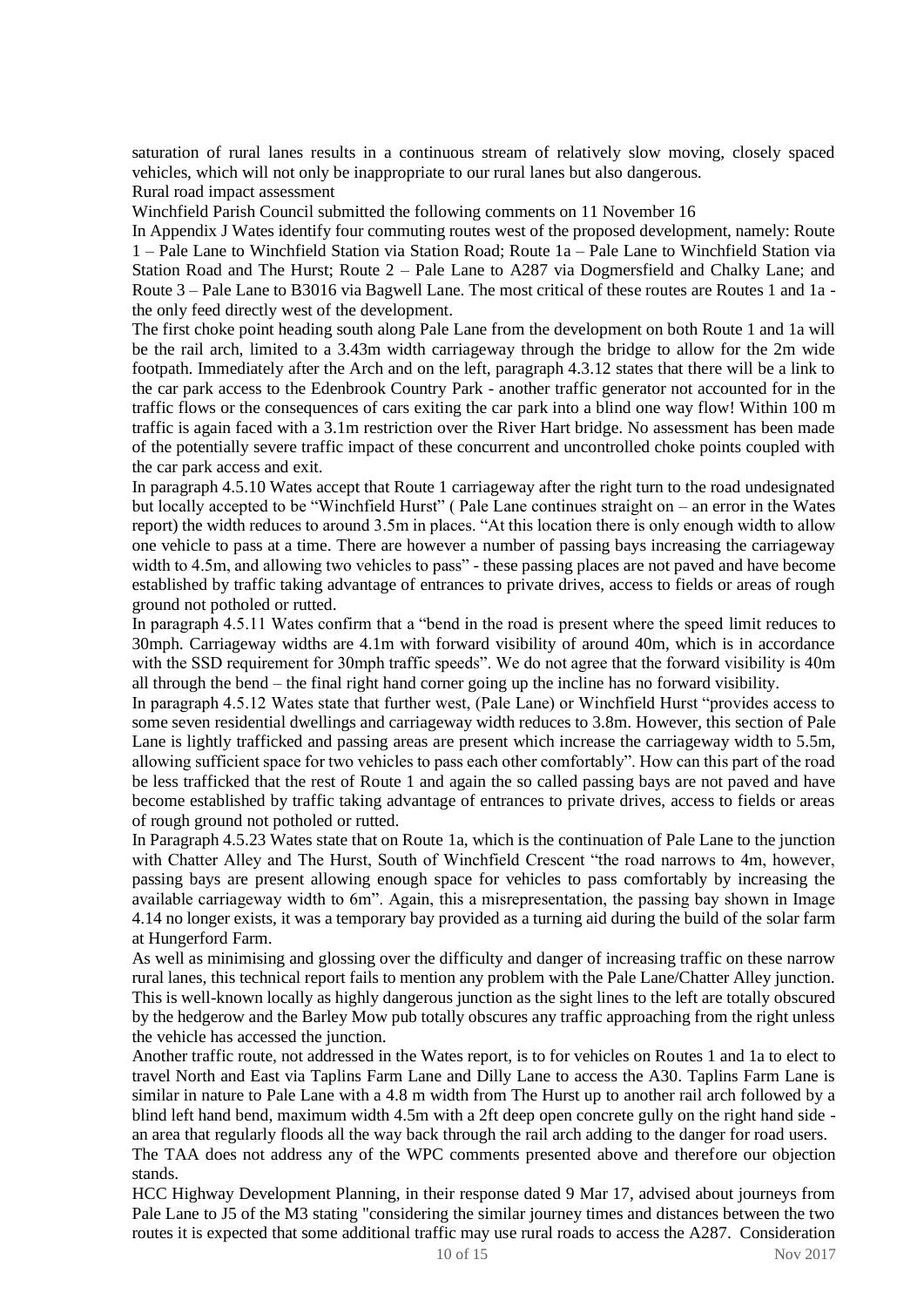should be given to mitigating the impact of development traffic ... which may be in the form of a transport contribution to bring forward measures identified following occupation of the development. " In our opinion this was not a particularly helpful comment by HCC, as it is clear already that particularly with increasing congestion in Hartley Wintney a much larger proportion of traffic would travel through Winchfield. It is not appropriate to grant planning on the basis that measures could be identified later, as the cost might be high or they might not be practical. Certainly any such measures would be contrary to the adopted Winchfield Neighbourhood Development Plan.

Furthermore, in paragraph 8.4.2 the TAA makes the bold assertion that a carriageway width of 4m is sufficient for two vehicles to pass each other, what about 2 HGVs? This is contrary to the detailed submission made by WPC on 11th of November – the TAA provides no technical evidence to justify the claim. In addition, we refer to our comments on Rural Road Standards above, that a 4.1m carriageway width only allows a HGV and a cyclist to pass each other and it requires 5.5m to allow 2 cars to pass in safety at low speed. Damage to verges due to vehicles passing at speed along the derestricted 3.8-4.0 m width sections will increase.

Local experience of rush hour traffic in Hartley Wintney makes it difficult to see how "improvements" proposed to the A30/Fleet Road junction would prevent the current queues becoming longer. Delays at this junction influence how many commuters use other routes to avoid delays. The methodology in which the original TA apportioned usage of local lanes through Winchfield compared to taking the Hartley Witney route is not proven. We know that nobody in their right mind would to travel from J5 in rush hour to Fleet via Hartley Wintney rather than Winchfield.

Road Safety Audit

The TAA in Sections 8 and 9 has belatedly addressed the comments of the road safety audit on the HW roundabout, requested by HCC. In due course all the other "improvements" must be audited before they are approved for construction. On the basis of the changes made at Hartley Wintney it seems improbable that the safety of all the other highway "improvements" proposed is assured. Leaving audits until after determination could lead to insoluble problems identified too late and therefore undesirable compromises could be forced. For Winchfield residents it is important to know that the proposed priority working under the Pale Lane railway bridge is safe. We suspect that signals would be a better solution, especially as they could incorporate a delay for all traffic to deter rat running. Equestrians and Cyclists

Winchfield Parish Council submitted the following comments on 11 November 16

The Wates report also fails to take account of two liveries on Route 1 and 1a – Hungerford Farm on Pale Lane and Hurst Farm at the junction of The Hurst and Station Road. Neither is any account made of the regular cycling traffic on all the routes. The volume of additional traffic generated by this development will have a severe impact and potentially dangerous consequences for these legitimate road users.

This issue is addressed in the Winchfield Neighbourhood Development Plan – Watch Point EW1. This highlights the concerns regarding the presence on the rural lanes of pedestrians, cyclists and equestrian road users and the need to deter overuse of the lanes by commercial traffic using them as a short cut.

In paragraph 8.4.3 of the TAA there is a passing reference to accidents caused by animals. Again the TAA does not address the concerns raised by WPC regarding cyclists and equestrians submitted on 11 November 16. Any increase in traffic in the lanes around Winchfield makes them increasingly unsuitable for use by pedestrians, horses or cyclists.

Accident Data

Accident data quoted in Appendix E of the original TA is misleading as it does not include non injury events, of which there are many on local roads in Winchfield. Increased traffic will lead to more and potentially more serious conflicts.

Winchfield Station

In paragraph 3.3.4/5 and table 3.4 the TAA states that up to 9 AM there are somewhere between 14 to 22 parking spaces available. The TAA goes further in paragraph 3.3.7 to make the glib statement that therefore there is adequate commuter parking and this is supposedly for the 93 new commuters they identify elsewhere in the TAA. No statement is made with regard to the impact of Grove Farm on the parking facilities at Winchfield. Neither does the TAA offer any solution to anybody who wishes to travel either on business or leisure after 9 AM – what are they supposed to do? Cumulative Impact

In paragraph 8.5.4/8.5.5 the TAA states that "HCC has long-term concerns about growth within HDC on the rural road network".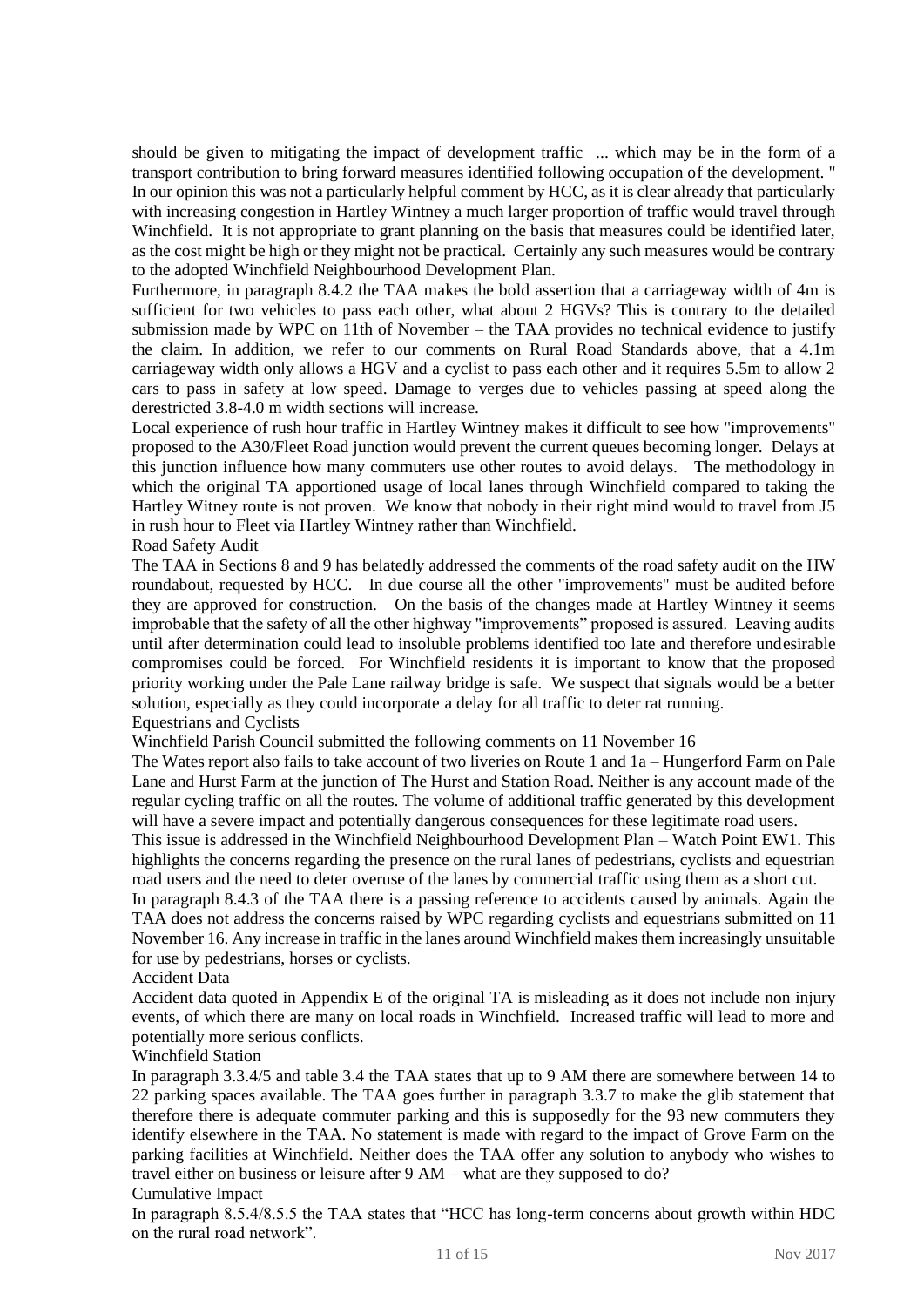The developer's EIA scoping proposal was to assess developments within 3 km that have reasonable prospects of construction before or at the same time as the Proposed Development. Projects to be considered in the search would include major developments that are incomplete and major developments for which planning applications have yet to be determined. Para  $6.5.1 \& 2$  of the original TA advised which developments would be taken into account in the traffic flow forecasts. Only consents that had been issued prior to early 2016 were included.

Table 5.4 of the original "assessment of rural roads" summarised estimates of vehicle flows on rural roads other than Pale Lane. Identical figures are included in Table 8.2 of the addendum TA. This demonstrates that the addendum, published in November 2017, does not take proper account of traffic generated by consents granted since early 2016 or those applications already made where there is a reasonable prospect of consent.

The TA is silent about how traffic from the developments that were allowed for was estimated. In practice the only development included in the developer's list that would have a significant impact on Winchfield traffic is the Edenbrook Village extension, 13/02513, for 193 dwellings including 50 "extra care flats" plus the replacement sports centre. The TA was not correct to have excluded Edenbrook 11/01326 and 13/01221 (the same part of the Edenbrook site, different layout) from cumulative impact assessment as that development was only partially occupied by the time of the traffic count in March 2016. However the traffic generation from incomplete parts would be relatively small.

It is clear that Netherhouse Copse (16/01651), 423 dwellings, and the enlargement of Edenbrook (17/00372) by 59 dwellings should have been included in the assessment of cumulative impact in the addendum TA. The TAA offers no mitigation for this new situation. Indeed in paragraph 8.5.5 the TAA asserts that "The Elvetham Chase development has already considered and identified improvements to fully accommodate its impact (and that from all committed unplanned growth)". Winchfield Parish Council disagrees with this unjustified statement as part of the TAA mitigation proposals.

In a meeting with the developer in March 2016, minuted in the TA, Highways England advised that if the "Local Plan" process were to "overtake" the proposed development, the developer would discuss with Highways England how this would be included in the development. The draft Local Plan was published in Spring 2017. A valid view is that the Local Plan process now has overtaken the proposed development, therefore such discussion should take place before the application is determined."

**17/02663/HOU The Yard House, Sprats Hatch Lane** *Single storey extensions to dwelling to include an extension to the front entrance, a new boot room to the rear together with a new breakfast/kitchen room also to the rear.* No comments.

**17/01793/FUL Shapley Ranch, London Road, Hartley Wintney** *Redevelopment of site to provide 7no. dwelling, with associated access, car parking, hardstanding and landscaping.*

**17/01794/FUL Shapley Ranch, London Road, Hartley Wintney** *Redevelopment of site to provide 5no. dwelling, with associated access, car parking, hardstanding and landscaping.*

The same response was submitted to both the above applications for Shapley Ranch:

"Winchfield Parish Council gives a joint response for both applications which appear identical other than one is for 5 dwellings and the other for 7 dwellings.

Our preference would be the 7 dwellings format because it would provide more houses of the size Hart needs.

We would remind you of our previous response for this site under reference 16/02374/OUT (October 2016) in which we raised no objections to development on this brownfield site but did raise concerns regarding the non-provision of affordable housing and the number of parking spaces proposed.

We again raise no objections to development of the site and note the revised guidance provided in 'Hart's Affordable Housing Informal Development Guidance August 2017' under which the applicant is not required to provide affordable housing contributions.

However, we still have concerns regarding the number of parking spaces to be provided and ask you to consider the following:

The applicants say each dwelling has been allocated parking spaces in accordance with Hart's parking standards and that further visitor parking is also provided on site but does not give a total for the two. The total number of spaces provided cannot be ascertained from the site maps.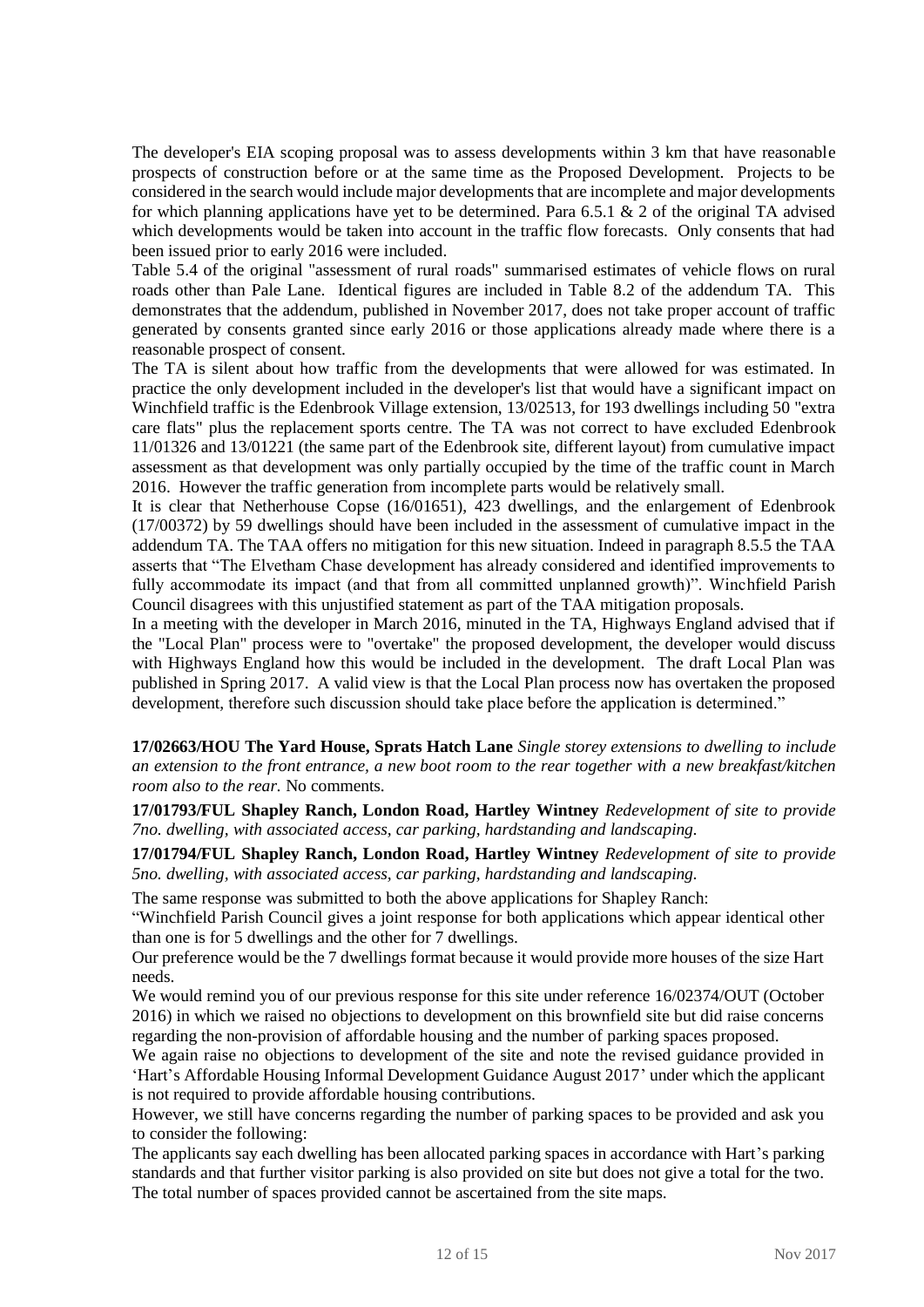Application 17/01793/FUL is for 4 x 4-bed houses and 3 x 3-bed houses. Hart's Provisional Guidance requires provision of 28 spaces. The adopted Winchfield Neighbourhood Development Plan requires provision of 32 spaces.

Application 17/01794/FUL is for 5 x 4-bed houses. Hart's Provisional Guidance requires 20 spaces, while the Winchfield Neighbourhood Development Plan requires 25 spaces. Again, the applicants do not state the total of spaces they propose."

**17/02621/FUL Land North of Winchfield Court, Pale Lane** *Erection of 17 no. dwellings together with associated access, parking, landscaping and amenity space.*

**17/02620/FUL Land North of Winchfield Court, Pale Lane** *Erection of 10 no. dwellings together with associated access, parking, landscaping and amenity space.*

After the meeting the following response was agreed and submitted for both the above applications for Land North of Winchfield Court:

"Winchfield Parish Council objects to both applications, 17/02620/FUL and 17/02621/FUL, and our comments apply to both.

The Winchfield Neighbourhood Development Plan (WNDP) was adopted by Hart Council in March 2017. This Plan is post-NPPF and uses up-to-date evidence gathered in the preparation of the Plan, supporting sustainable development and respecting the wishes of the community. The policies are in general conformity with HDC policies but enhancing them, incorporating "key principles designed to provide additional specificity to the principles set out in Hart Policy RUR2 … and RUR3" (WNDP page 27). It cannot therefore be argued, as the applicant seeks to do, that RUR2 and RUR3 are out of date. Both applications fail to meet various policies in the WNDP:

Policy A1. The plans are for developments of more than seven homes on a largely greenfield site, so fail under Policy A1. Hart's response (June 29, 2017) to the pre-app stated that "the land in question [is] identified for potential development within that Plan under Policy A1". That is not the case: no sites are identified in the WNDP. Although Policy A1 states that "appropriate redevelopment of brownfield sites will be supported in preference to greenfield sites", Winchfield Parish Council understands that this site is not considered to be previously developed land.

Policy A2. The plans fail to meet the requirements for parking spaces.

Policies A4, B2 and E1. The proposals are not in keeping with the rural environment of Winchfield and would adversely affect the existing layout and rural character of Pale Lane.

In addition:

The plans are for a largely greenfield site which is beyond the settlement boundary of Winchfield Court. The proposed houses would be prominent in the landscape.

The developments fail to meet the NPPF 'three dimensions' of sustainability."

### **16 FINANCE**

#### **16.1 Statement for the period 19.09.17 to 21.11.17**

#### **Deposit Account (Lloyds)**

| 19 Sept | Balance        | £18,054.32 |
|---------|----------------|------------|
| 9 Oct   | Interest       | £0.69      |
| 9 Nov   | Interest       | £0.77      |
| 21 Nov  | <b>Balance</b> | £18,055.78 |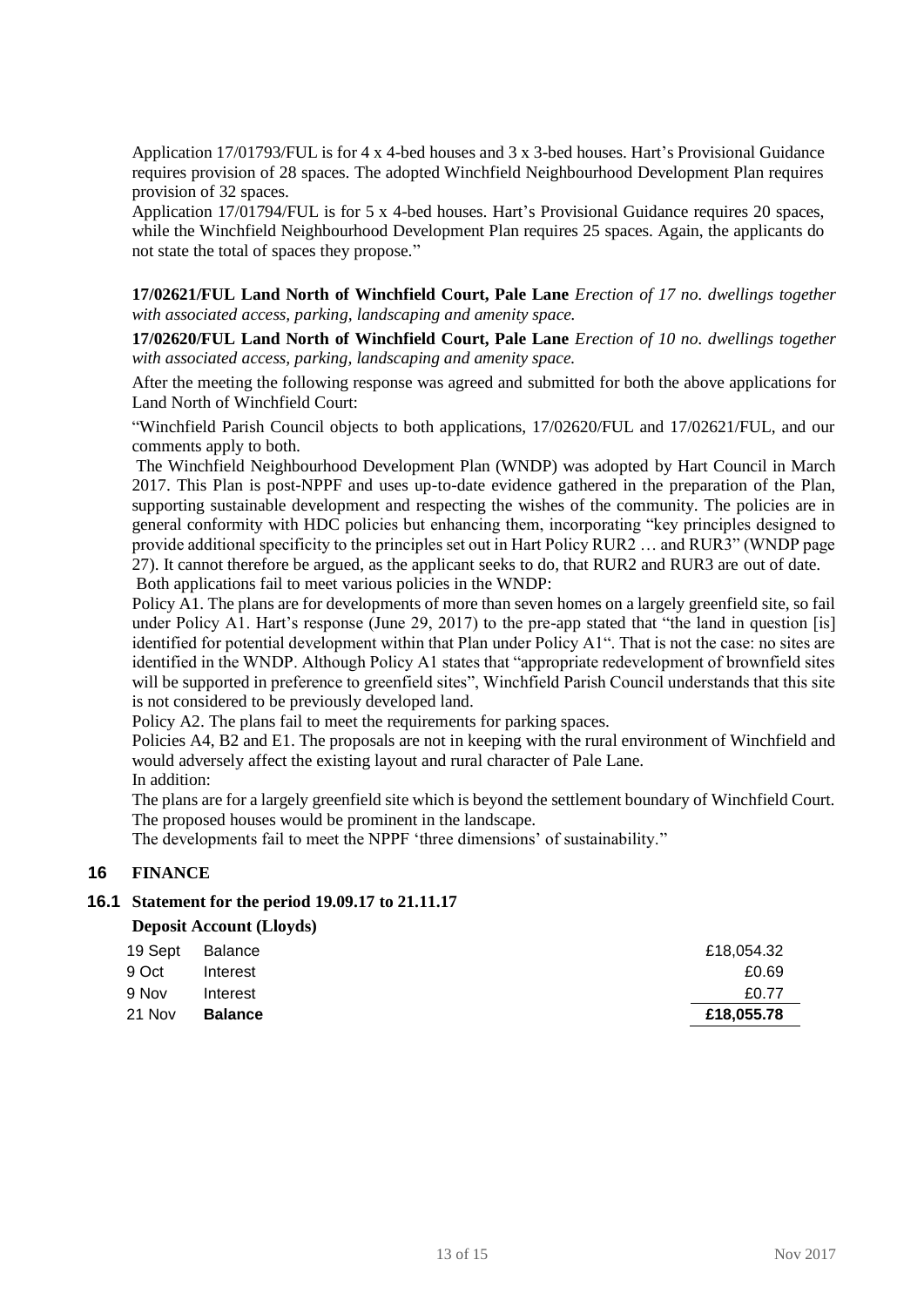# **Current Account (Lloyds)**

**Comparison with 2017/18 Budget**

| 19 Sept | <b>Balance</b>                            |                    |         | £6,884.63  |  |
|---------|-------------------------------------------|--------------------|---------|------------|--|
| 25 Sept | Alison Ball - September Salary            | Exp 17/24          | £270.83 | -£270.83   |  |
| 26 Sept | Alison Ball - September Expenses          | Exp 17/25          | £27.00  | $-E27.00$  |  |
|         | BDO - Audit Fee                           | Exp 17/26          | £360.00 | $-£360.00$ |  |
|         | NALC - LCR Subscription                   | Exp 17/27          | £17.00  | $-£17.00$  |  |
|         | O M Williams - Expenses                   | Exp 17/28          | £34.56  | -£34.56    |  |
| 28 Sept | Centrewire - New Gates                    | Exp 17/29          | £710.40 | $-E710.40$ |  |
| 25 Oct  | Alison Ball - October Salary              | Exp 17/30          | £270.83 | -£270.83   |  |
| 20 Nov  | Centrewire - New Gates                    | Exp 17/31          | £268.80 | E268.80    |  |
| 21 Nov  | <b>Balance</b>                            |                    |         | £4,925.21  |  |
|         | <b>TOTAL</b> deposit and current accounts |                    |         | £22,980.99 |  |
|         | Invested at Cambridge & Counties Bank     |                    |         |            |  |
|         | Invested at Hampshire Trust Bank          |                    |         | £30,000.00 |  |
|         |                                           | <b>TOTAL FUNDS</b> |         | £94,980.99 |  |

| <b>Budget heading</b>               |                | <b>Allocation</b> | Spend to<br>date<br>(ex VAT) | Available |
|-------------------------------------|----------------|-------------------|------------------------------|-----------|
| Clerk's Salary                      |                | £5,000.00         | £2,158.84                    | £2,841.16 |
| Training                            |                | £300.00           | £90.00                       | £210.00   |
| Subscription to SLCC                |                | £80.00            | £0.00                        | £80.00    |
| Hire of Village Hall for meetings   |                | £80.00            | £0.00                        | £80.00    |
| Admin costs                         |                | £650.00           | £107.01                      | £542.99   |
| Insurance                           |                | £290.00           | £280.00                      | £10.00    |
| <b>HALC/NALC Subscriptions</b>      |                | £450.00           | £409.00                      | £41.00    |
| Audit & Information Commission fees |                | £510.00           | £501.00                      | £9.00     |
| Section 137 payments                |                | £600.00           | £200.00                      | £400.00   |
| Grants (Churchyard maintenance)     |                | £600.00           | £600.00                      | £0.00     |
| Contingencies                       |                | £475.00           | £0.00                        | £475.00   |
|                                     | <b>Total A</b> | £9,035,00         | £4,345.85                    | £4,689.15 |

| <b>Reserves</b><br><b>Earmarked funds</b> |                | <b>Balance</b><br>01.04.17 | Spend to<br>date<br>(ex VAT) | <b>Available</b> |
|-------------------------------------------|----------------|----------------------------|------------------------------|------------------|
| <b>Basingstoke Canal</b>                  |                | £250.00                    | £250.00                      | £0.00            |
| <b>Community Benefit Fund</b>             |                | £48,466.12                 | £858.34                      | £47,607.78       |
| <b>Election Expenses Contingency</b>      |                | £953.45                    | £0.00                        | £953.45          |
| Events (Litter Pick)                      |                | £179.38                    | £43.90                       | £135.48          |
| Maintenance                               |                | £301.29                    | £0.00                        | £301.29          |
| Neighbourhood Plan                        |                | £1,098.06                  | £191.00                      | £907.06          |
| Parish Lengthsman                         |                | £1,731.80                  | £0.00                        | £1,731.80        |
| <b>Planning Counsel</b>                   |                | £48,355.10                 | £13,555.48                   | £34,799.62       |
| Pension (new Clerk) new                   |                | £300.00                    | £0.00                        | £300.00          |
| <b>Street Lighting</b>                    |                | £2,250.00                  | £0.00                        | £2,250.00        |
| <b>Website Development</b>                |                | £443.02                    | £0.00                        | £443.02          |
| Winchfield Festival 2018                  |                | £300.00                    | £0.00                        | £300.00          |
| Office Equipment                          |                | £850.00                    | £400.00*                     | £450.00          |
|                                           | <b>Total B</b> | £105,478.22                | £15,298,72                   | £90,179.50       |

\* £400 expenditure on PCC Grant agreed July 2017